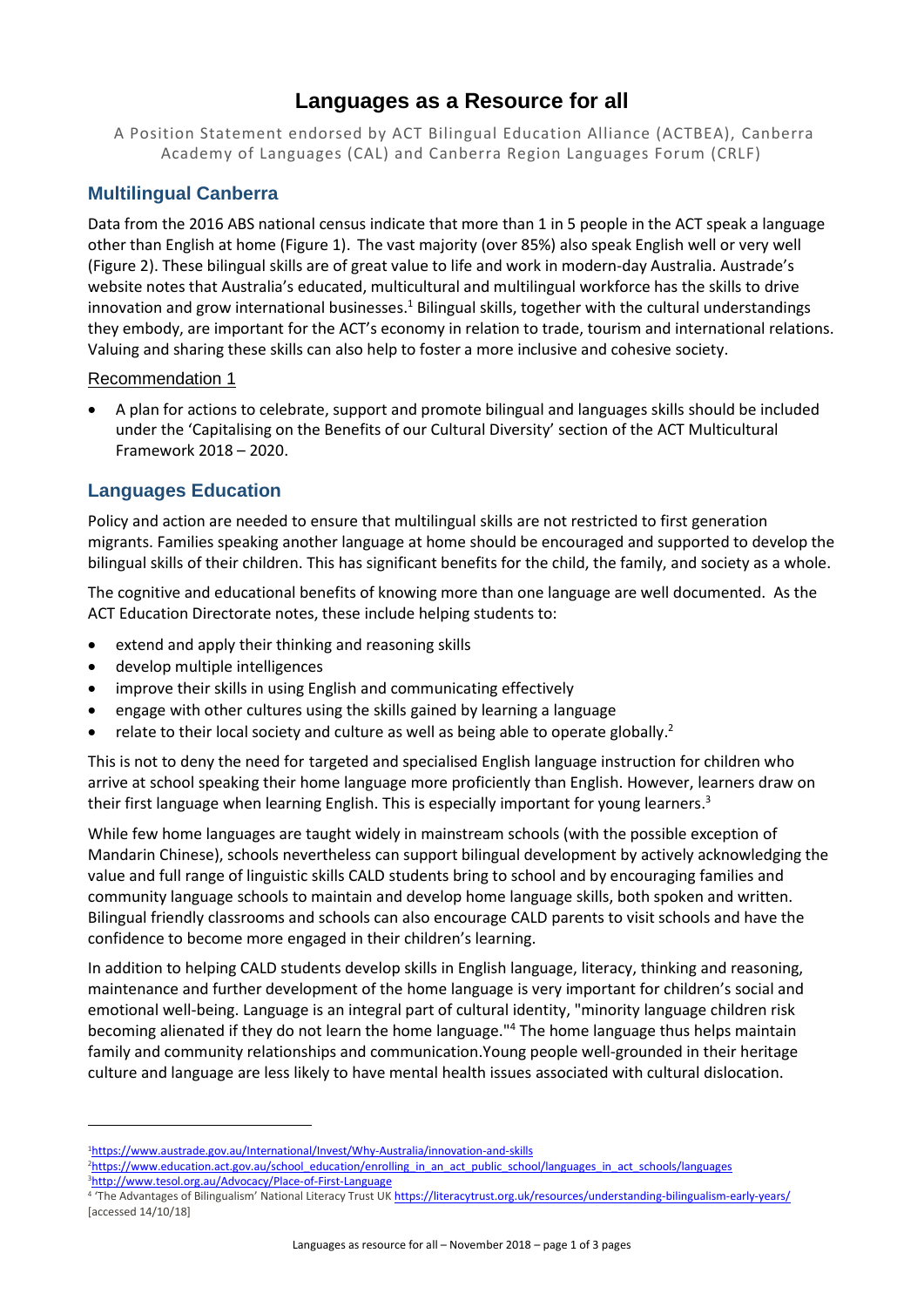Therefore, support for all languages in mainstream schools would assist CALD students to succeed at school and to strengthen their personal and social capacities for life and work in the 21st century. Acknowledging and actively capitalising on the languages of the children and the wider school community can also benefit the education of all students. It can add to the language and intercultural awareness of all.

### Recommendation 2

The Multicultural portfolio should work closely with the Education portfolio to promote language learning within mainstream schools and in cooperation with families, the broader school community and community language schools. This will help:

- ensure all CALD students reach their full potential
- enrich the educational experience of all students in language learning plus other areas of the curriculum e.g. intercultural education
- improve school relations with CALD families, improving the level and quality of parental engagement with school
- empower parents to help develop their children's language, cognitive and pre-literacy skills.

### Recommendation 3

• The ACT Multicultural portfolio cooperate with the Education portfolio to develop a comprehensive Languages Education Policy to complement the forthcoming Language Service Policy.

# **Community Language Schools**

Over 2500 school-aged students attend Community language schools (CLS) in the ACT, which provide programs in more than 30 different languages. These CLS are potentially cost-effective hubs of language learning that could greatly contribute to the education of the CALD communities and promote language learning and intercultural understanding in the ACT more broadly.

However, CLS in the ACT are not as well valued, supported and linked with mainstream educational providers as in some other jurisdictions – for example NSW and Victoria. CLS in the ACT require guidance and assistance to further develop their curricula and teaching skills to raise the quality of education they provide. Failure to invest in CLS is a missed opportunity for all parties, most importantly students. Fostering the connections between mainstream and CLS schools will enable the transfer of language skills and enhance perceptions of language learning and the many cultures that make up our ACT community.

Other jurisdictions and bodies, such as Community Languages Australia, the umbrella body for all State and Territory Ethnic/Community Languages Schools Associations and Federations, and the ACT Modern Languages Teachers' Association, which provides professional development to CLS, can provide advice to help capitalise on the potential of CLS to promote bilingual skills and to foster a more inclusive, cohesive and creative ACT society.

### Recommendation 4

• The Multicultural portfolio consult with the community and relevant bodies within and outside the ACT to plan how to best support CLS so they can fulfil their potential as valuable resources for ACT students, their families and all mainstream schools and also how to support continuation of language studies for students in Years 11-12.

### Recommendation 5

• The Recommendations in this paper should be considered for inclusion in the topics to be discussed at the ACT Multicultural Summit in November 2018.